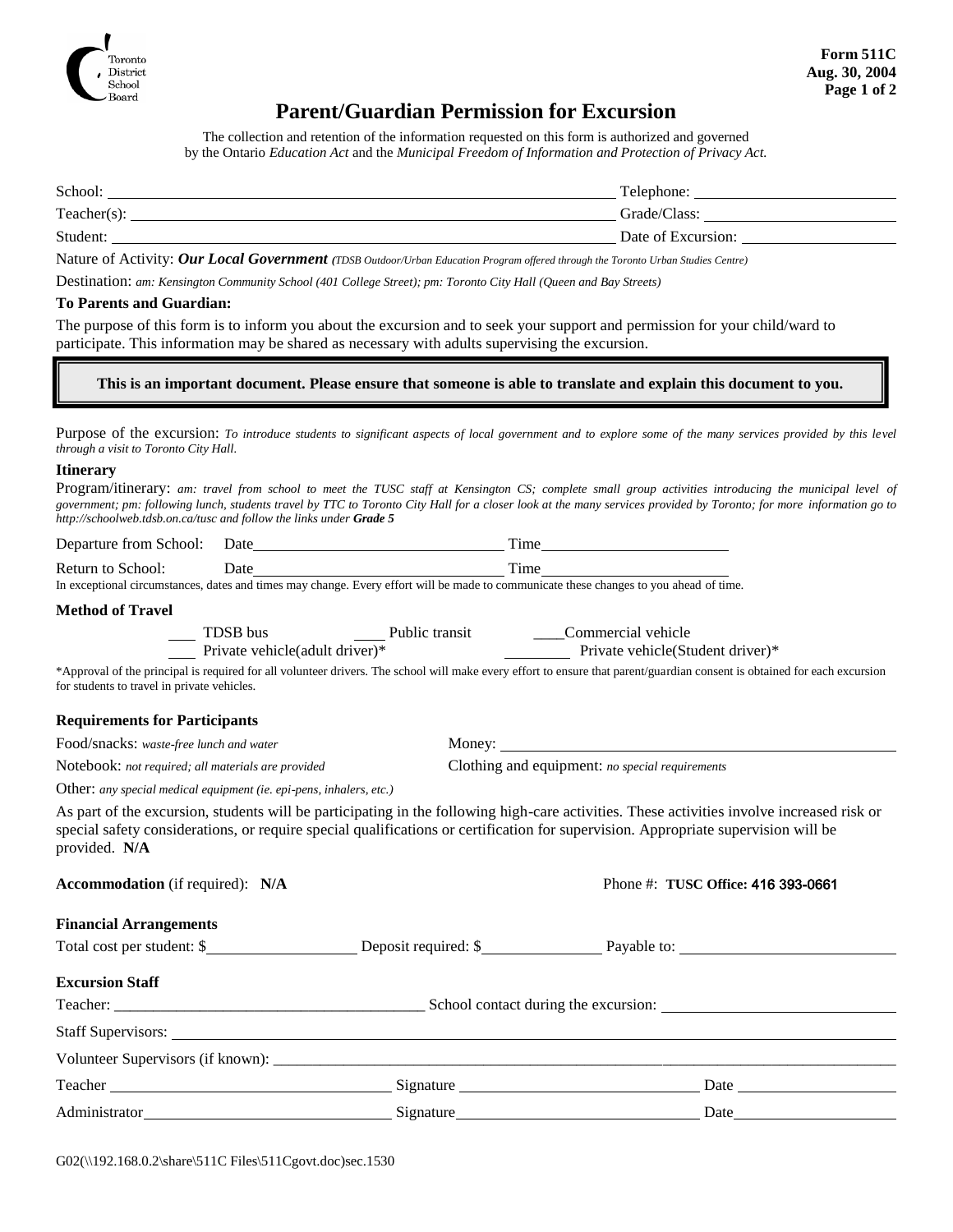

## **Please sign in either the YES or the NO box and return this form to the teacher by:\_\_\_\_\_\_\_\_\_\_\_\_\_\_\_\_\_\_\_\_\_\_\_\_\_\_\_\_\_\_\_**

| in the excursion to:                                                                                                                                                                                                                                                                                                                                                                  |                                                                                                                                                                                                                                |                                                                                                                        |                     |  |
|---------------------------------------------------------------------------------------------------------------------------------------------------------------------------------------------------------------------------------------------------------------------------------------------------------------------------------------------------------------------------------------|--------------------------------------------------------------------------------------------------------------------------------------------------------------------------------------------------------------------------------|------------------------------------------------------------------------------------------------------------------------|---------------------|--|
|                                                                                                                                                                                                                                                                                                                                                                                       |                                                                                                                                                                                                                                | Our Local Government (through the Toronto Urban Studies Centre) on (date) __________________________                   |                     |  |
|                                                                                                                                                                                                                                                                                                                                                                                       |                                                                                                                                                                                                                                | Emergency Contact: <u>Contact: Emergency Phone Number:</u> Emergency Phone Number:                                     |                     |  |
|                                                                                                                                                                                                                                                                                                                                                                                       | (student driver)____ who has been authorized by the principal.                                                                                                                                                                 | I/we give permission for my/our child/ward to be transported in a private vehicle (adult driver) ____, private vehicle |                     |  |
|                                                                                                                                                                                                                                                                                                                                                                                       |                                                                                                                                                                                                                                |                                                                                                                        |                     |  |
|                                                                                                                                                                                                                                                                                                                                                                                       | Is there any change in medical information or a medical reason why your child should not participate in the activity, or which may                                                                                             |                                                                                                                        |                     |  |
|                                                                                                                                                                                                                                                                                                                                                                                       |                                                                                                                                                                                                                                |                                                                                                                        |                     |  |
| Should it become necessary for my/our child/ward to have medical care, I/we hereby give the teacher permission to use her/his best<br>judgment in obtaining the best of such service for my/our child/ward. I/we understand that any cost will be my/our responsibility. I/we<br>also understand that in the event of illness or accident, I/we will be notified as soon as possible. |                                                                                                                                                                                                                                |                                                                                                                        |                     |  |
|                                                                                                                                                                                                                                                                                                                                                                                       | Name of Parent/Guardian experience of the contract of the contract of the contract of the contract of the contract of the contract of the contract of the contract of the contract of the contract of the contract of the cont |                                                                                                                        |                     |  |
|                                                                                                                                                                                                                                                                                                                                                                                       | (printed name of parent/guardian)                                                                                                                                                                                              |                                                                                                                        |                     |  |
|                                                                                                                                                                                                                                                                                                                                                                                       | (or student, if 18 years old or older)                                                                                                                                                                                         |                                                                                                                        |                     |  |
|                                                                                                                                                                                                                                                                                                                                                                                       | For students 18 years old or older, it is strongly recommended that the parent/guardian also sign this form.                                                                                                                   |                                                                                                                        |                     |  |
| I wish to volunteer on this trip:                                                                                                                                                                                                                                                                                                                                                     | $Yes$ <sub>__________</sub>                                                                                                                                                                                                    |                                                                                                                        |                     |  |
|                                                                                                                                                                                                                                                                                                                                                                                       |                                                                                                                                                                                                                                | Today's date:                                                                                                          |                     |  |
|                                                                                                                                                                                                                                                                                                                                                                                       | (or student, if 18 years old or older)                                                                                                                                                                                         |                                                                                                                        |                     |  |
|                                                                                                                                                                                                                                                                                                                                                                                       |                                                                                                                                                                                                                                |                                                                                                                        |                     |  |
|                                                                                                                                                                                                                                                                                                                                                                                       |                                                                                                                                                                                                                                |                                                                                                                        |                     |  |
|                                                                                                                                                                                                                                                                                                                                                                                       |                                                                                                                                                                                                                                |                                                                                                                        | , to                |  |
|                                                                                                                                                                                                                                                                                                                                                                                       | participate in the excursion to Our Local Government (through the Toronto Urban Studies Centre)                                                                                                                                |                                                                                                                        | on                  |  |
| (data)                                                                                                                                                                                                                                                                                                                                                                                |                                                                                                                                                                                                                                |                                                                                                                        |                     |  |
|                                                                                                                                                                                                                                                                                                                                                                                       |                                                                                                                                                                                                                                |                                                                                                                        |                     |  |
|                                                                                                                                                                                                                                                                                                                                                                                       | (printed name of parent/guardian)                                                                                                                                                                                              |                                                                                                                        |                     |  |
|                                                                                                                                                                                                                                                                                                                                                                                       |                                                                                                                                                                                                                                |                                                                                                                        |                     |  |
|                                                                                                                                                                                                                                                                                                                                                                                       | $\operatorname{if}$<br>student,<br>$($ or                                                                                                                                                                                      | old<br>18<br>years                                                                                                     | older)<br><b>or</b> |  |